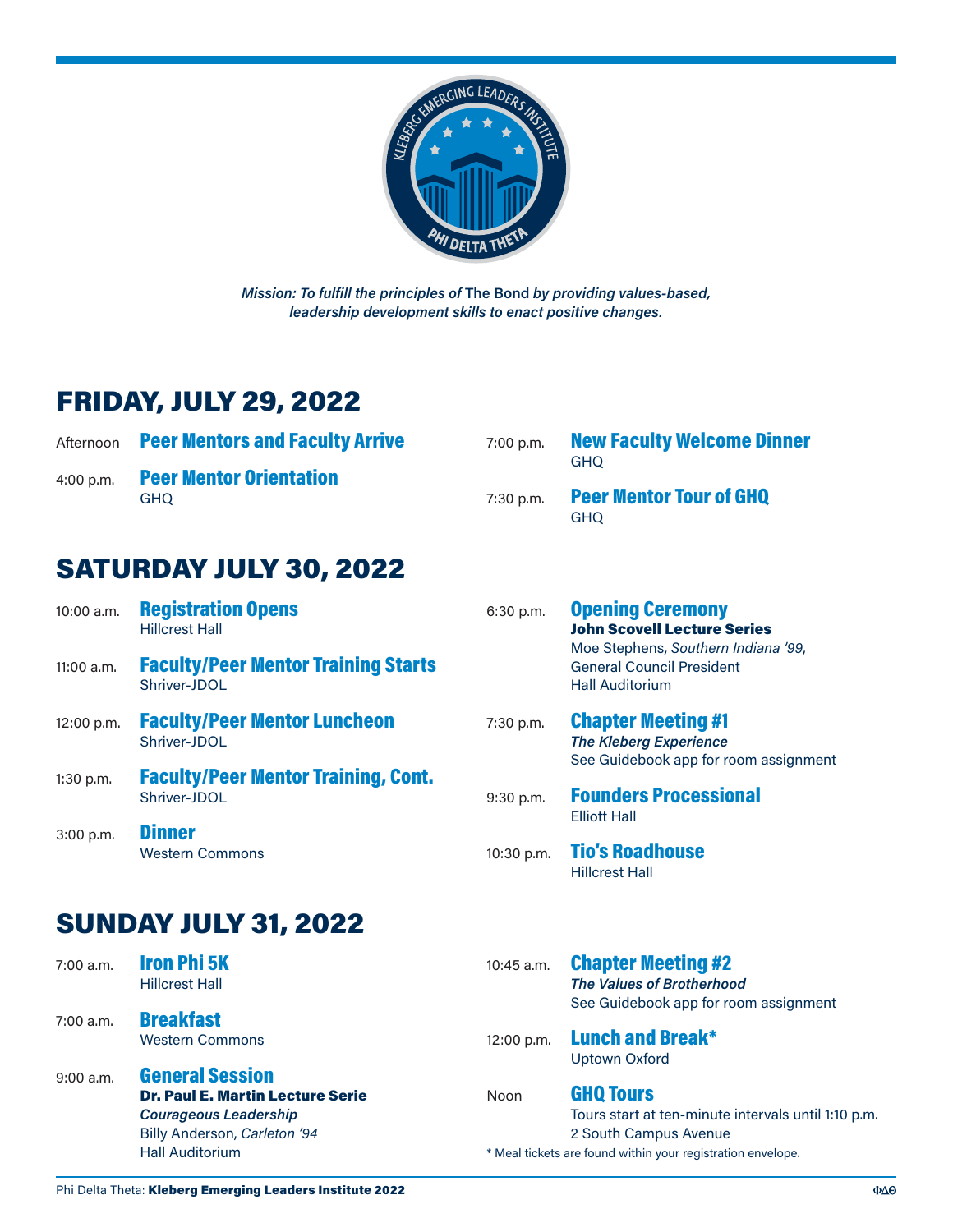| $1:30$ p.m. | <b>Education Session #1</b><br><b>Chapter Officer Responsibilities</b><br>See Guidebook app for room assignment | 6:00 p.m. | <b>Dinner</b><br>Alpha Alpha-Colony Beta<br><b>Western Commons</b>                                                    |
|-------------|-----------------------------------------------------------------------------------------------------------------|-----------|-----------------------------------------------------------------------------------------------------------------------|
| 3:00 p.m.   | <b>Chapter Meeting #3</b><br><b>Resilience and Execution</b><br>See Guidebook app for room assignment           | 7:00 p.m. | <b>General Session</b><br><b>Mickey McKenzie Lecture Series</b><br><b>The Road to Wellbeingville</b>                  |
| 4:30 p.m.   | <b>Nondenominational Worship</b><br><b>Elliott Hall</b>                                                         |           | David Magee<br><b>Hall Auditorium</b>                                                                                 |
| 4:30 p.m.   | <b>Dinner</b><br>Alpha-Theta<br><b>Western Commons</b>                                                          | 8:00 p.m. | <b>Chapter Meeting #4</b><br><b>Resilience: Health and Safety Prevention</b><br>See Guidebook app for room assignment |
| 5:00 p.m.   | <b>Dinner</b><br>lota-Pi<br><b>Western Commons</b>                                                              | 9:30 p.m. | <b>Iron Phi Athletics/GC Pizza Night</b><br><b>MU Recreation Center</b>                                               |
| 5:30 p.m.   | Dinner                                                                                                          |           |                                                                                                                       |

MONDAY AUGUST 1, 2022

Rho–Omega Western Commons

| 7:00 a.m.    | <b>Breakfast</b><br><b>Western Commons</b>          | 3:00 p.m.  | <b>Education Session #2</b>                                                        |
|--------------|-----------------------------------------------------|------------|------------------------------------------------------------------------------------|
|              |                                                     |            | <b>Chapter Officer Responsibilities 2</b><br>See Guidebook app for room assignment |
| $9:00$ a.m.  | <b>Chapter Meeting #5</b>                           |            |                                                                                    |
|              | <b>Self-Awareness and Communication Skills</b>      | 4:00 p.m.  | <b>Break/Dinner</b>                                                                |
|              | See Guidebook app for room assignment               |            | <b>Western Commons</b>                                                             |
| $10:30$ a.m. | <b>General Session</b>                              | 6:30 p.m.  | <b>General Session</b>                                                             |
|              | <b>Drs. Robert and Barbara Deloian</b>              |            | <b>Past President/General Council</b>                                              |
|              | <b>Lecture Series</b>                               |            | <b>Speaker Series</b>                                                              |
|              | <b>Model Initiation with Facilitated Discussion</b> |            | Kirk Perry, Cincinnati '90                                                         |
|              | <b>Hall Auditorium</b>                              |            | President and Chief Executive Officer of IRI<br><b>Hall Auditorium</b>             |
| Noon         | <b>Lunch and Break*</b>                             |            |                                                                                    |
|              | <b>Uptown Oxford</b>                                | 8:30 p.m.  | <b>Chapter Meeting #7</b>                                                          |
|              |                                                     |            | <b>Taking It Home</b>                                                              |
| Noon         | <b>GHQ Tours</b>                                    |            | See Guidebook app for room assignment                                              |
|              | Tours start at ten-minute intervals until 1:10 p.m. |            |                                                                                    |
|              | 2 South Campus Avenue                               | 10:30 p.m. | <b>Tio's Roadhouse</b>                                                             |
|              |                                                     |            | <b>Hillcrest Hall</b>                                                              |
| $1:30$ p.m.  | <b>Chapter Meeting #6</b>                           |            |                                                                                    |
|              | <b>Leadership Case Study</b>                        |            |                                                                                    |
|              | See Guidebook app for room assignment               |            |                                                                                    |

\* Meal tickets are found within your registration envelope